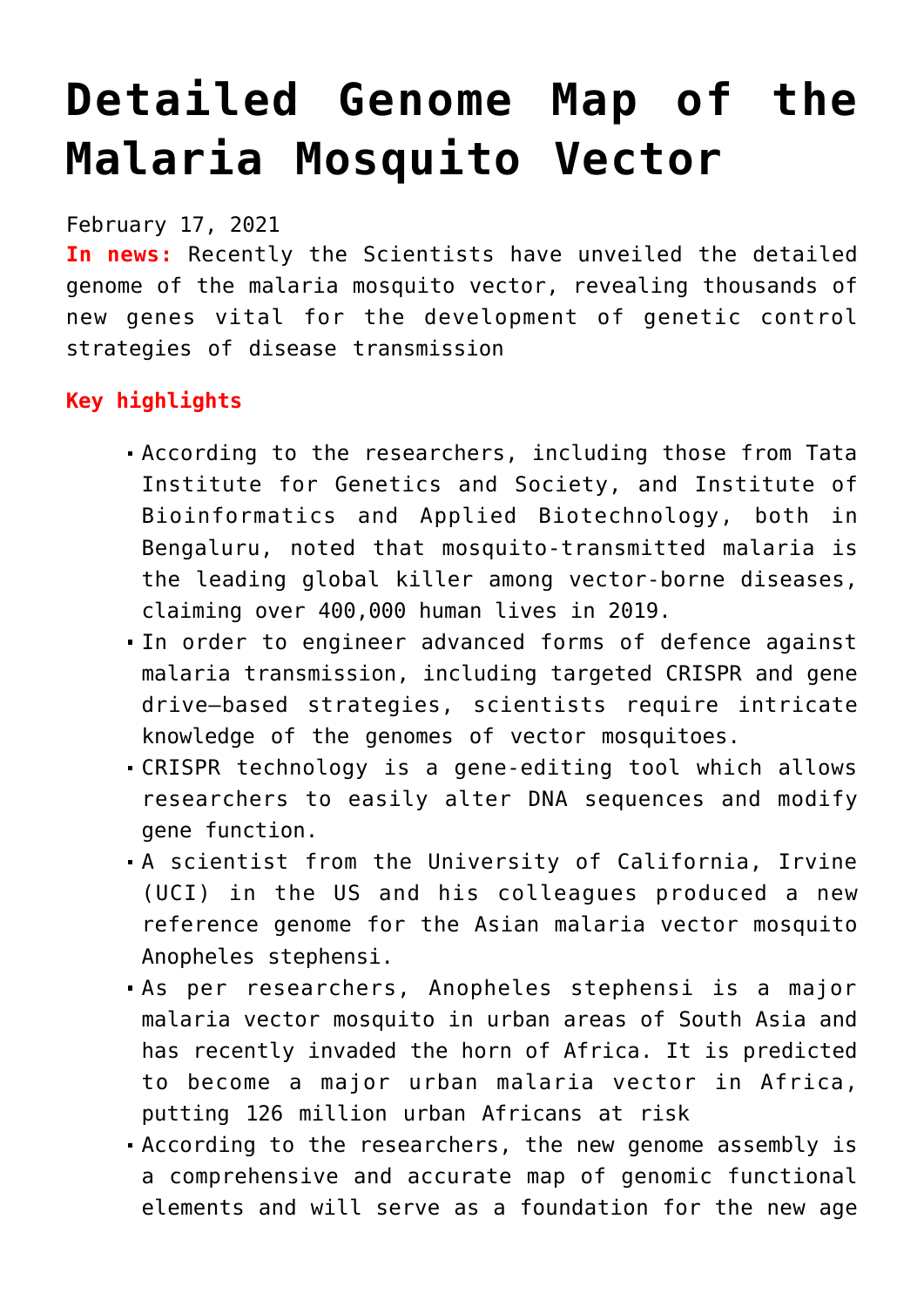of active genetics in An. stephensi

- With the newly upgraded Anopheles stephensi genome, the team unearthed more than 3,000 genes that previously evaded scrutiny.
- The newly revealed genes, which offer fresh gene-drive targets, play key roles in blood feeding and the metabolism of ingested blood meal, reproduction and immunity against microbial parasites.
- The discoveries include 29 formerly undetected genes that play crucial roles in resistance to chemical insecticides, a development that can help address the growing Asian and African An. stephensi populations with insecticide-resistant mutations
- The recent findings also offer clues suggesting that the molecular basis of insecticide resistance may differ between sexes

## **Significance of the recent findings**

As per the researchers, this reference genome and its excellent quality should help malaria biologists in India and the rest of the world, particularly in view of the national goal of malaria elimination in India by 2030

This work will aid in basic studies of genome evolution and inform strategies aimed at eliminating one of the world's long-time disease scourges

Collectively, these results and resources underscore the significance of previously hidden genomic elements in the biology of malaria mosquitoes and will accelerate development of genetic control strategies of malaria transmission

#### **Malaria**

It is a disease caused by a plasmodium parasite, transmitted by the bite of infected mosquitoes.The parasites are spread to people through the bites of infected female Anopheles mosquitoes, called "malaria vectors." There are 5 parasite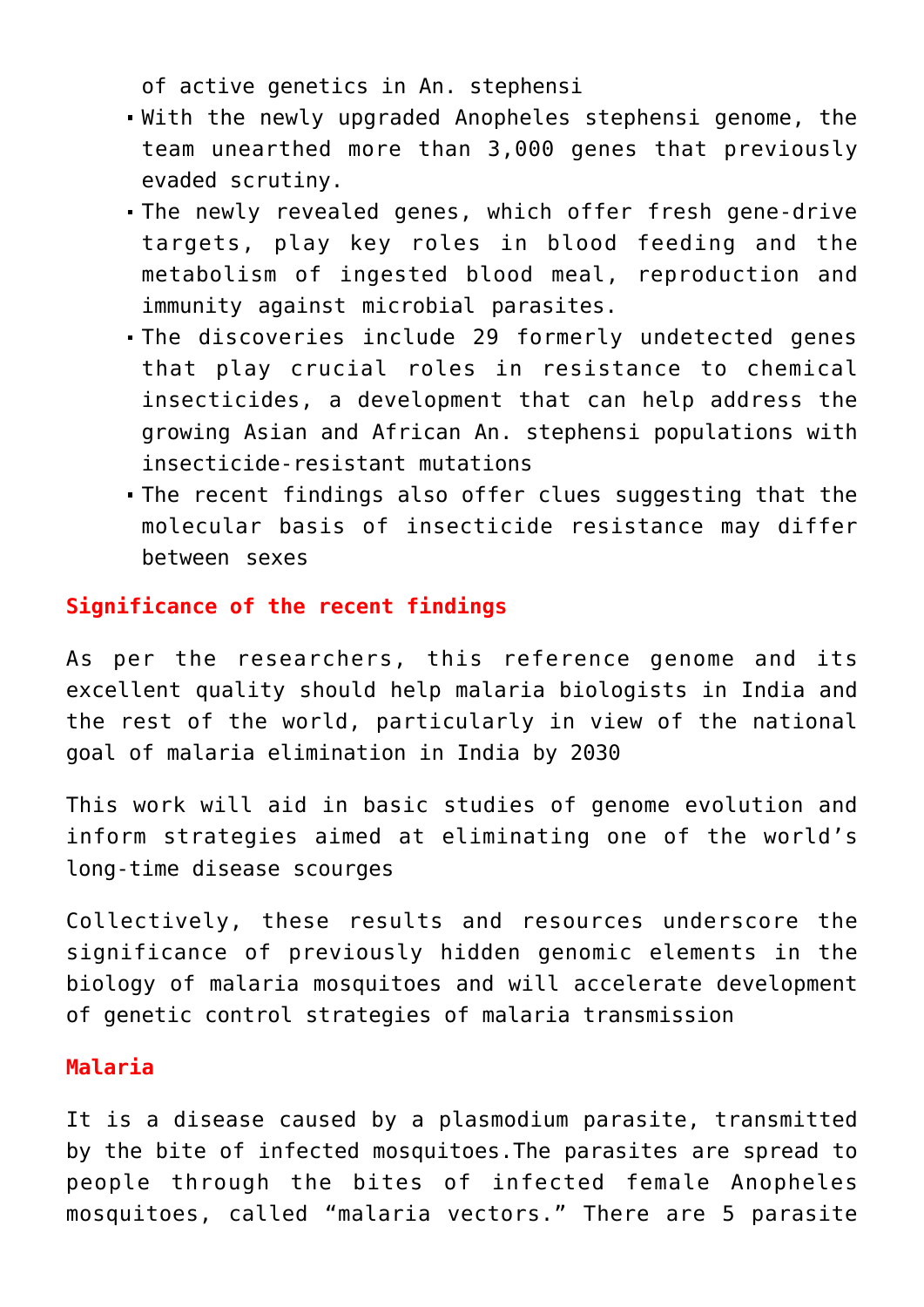species that cause malaria in humans, and 2 of these species – P. falciparum and P.

### **Disease Burden**

- According to the latest World malaria report, released on 30 November 2020, there were 229 million cases of malaria in 2019 compared to 228 million cases in 2018. The estimated number of malaria deaths stood at 409 000 in 2019, compared with 411 000 deaths in 2018.
- The WHO African Region continues to carry a disproportionately high share of the global malaria burden. In 2019, the region was home to 94% of all malaria cases and deaths.
- In 2019, 6 countries accounted for approximately half of all malaria deaths worldwide: Nigeria (23%), the Democratic Republic of the Congo (11%), United Republic of Tanzania (5%), Burkina Faso (4%), Mozambique (4%) and Niger (4% each).
- Children under 5 years of age are the most vulnerable group affected by malaria; in 2019 they accounted for 67% (274 000) of all malaria deaths worldwide.

**Different diseases and their vectors:**

- Mosquitoes (Aedes) cause Chikungunya, Dengue fever, Lymphatic filariasis, Rift Valley fever, Yellow fever, Zika.
- Mosquitoes (Anopheles) cause Malaria, Lymphatic filariasis.
- Mosquitoes- (Culex) cause Japanese encephalitis, Lymphatic filariasis, West Nile fever.
- Sandflies cause Leishmaniasis, Sandfly fever.
- Triatomine bugs cause Chagas disease (American trypanosomiasis).
- Tsetse flies cause Sleeping sickness (African trypanosomiasis).
- Fleas cause Plague (transmitted by fleas from rats to